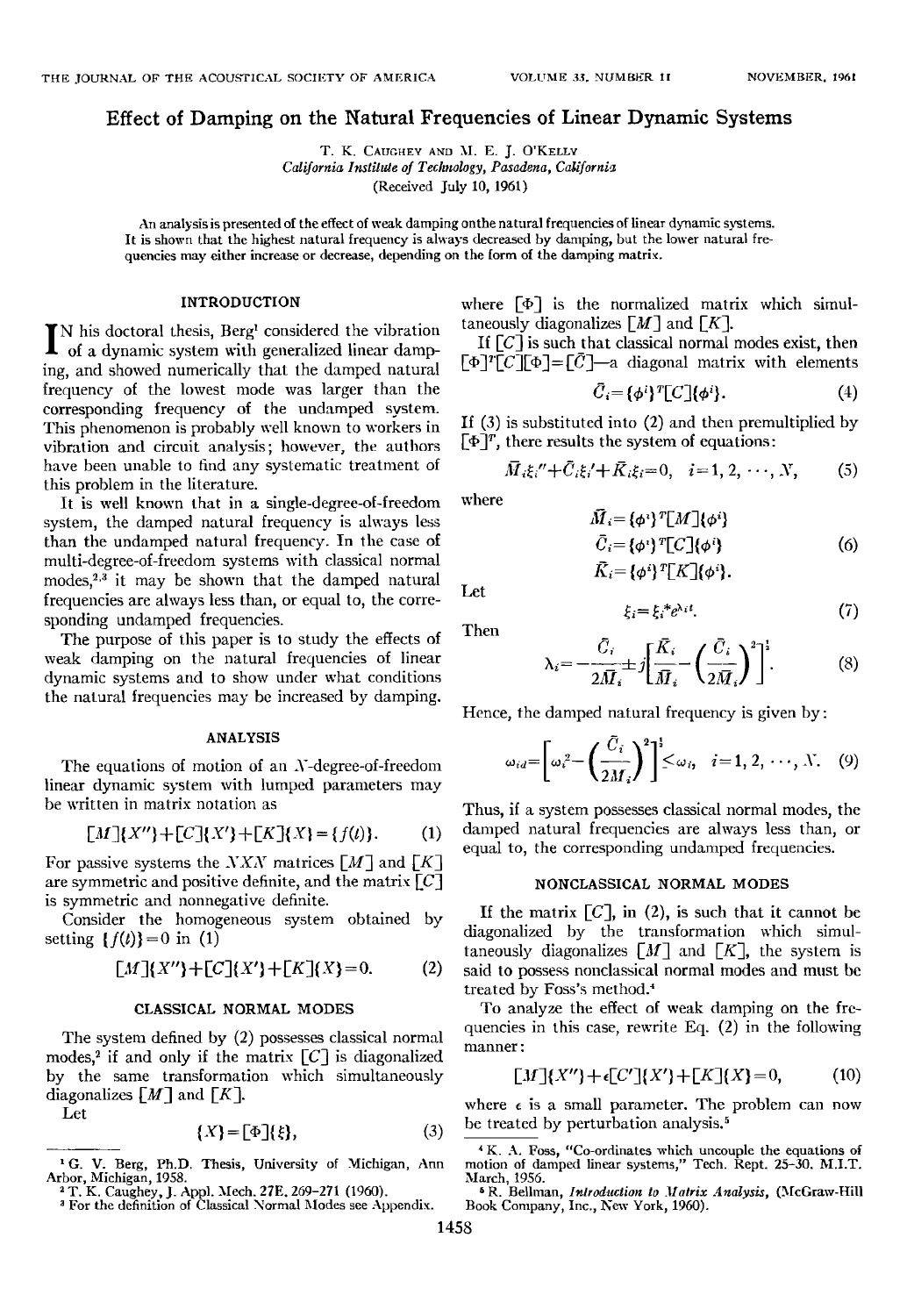**Let** 

$$
\{X\} = \{\bar{\phi}^n\} \exp \bar{\lambda}_{n\iota}.
$$
 (11)

**With substitution of (11) into (10)** 

$$
\bar{\lambda}_n^2 \llbracket M \rrbracket \{ \bar{\phi}^n \} + \epsilon \bar{\lambda}_n \llbracket C' \rrbracket \{ \bar{\phi}^n \} + \llbracket K \rrbracket \{ n \} = 0. \tag{12}
$$

 $Let$ 

$$
\phi^n = \phi^n + \epsilon \psi^n + \epsilon^2 \theta^n + \cdots, \qquad (13)
$$

$$
\bar{\lambda}_n = \lambda_n + \epsilon \mu_n + \epsilon^2 \nu_n + \cdots, \qquad (14)
$$

where  $\varphi^n$  and  $\lambda_n$  are the *n*th eigenvector and eigenvalue for the undamped problem,  $\epsilon = 0$ . Inserting (13) and **(14) into (12) leads to the following system of equa**tions on separating out the various orders in  $\epsilon$ :

$$
(\lambda_n^2 \llbracket M \rrbracket + \llbracket K \rrbracket) \{ \phi^n \} = 0,\tag{15}
$$

$$
(\lambda_n^2[M]+[K])\{\psi^n\} = -(2[M]\lambda_n\mu_n + \lambda_n[C'])\{\phi^n\}, \quad (16)
$$

$$
(\lambda_n^2[M]+[K])\{\theta^n\}\n= -[(\mu_n^2+2\lambda_n\nu_n)[M]+ \mu_n[C']](\varphi^n)\n- (2\lambda_n\mu_n[M]+\lambda_n[C'])\{\psi^n\}. \quad (17)
$$

**From these equations, the perturbations of various orders may be calculated.** 

### **ZEROTH ORDER SOLUTION**

**The zeroth order solution is obtained from Eqs. (15):** 

$$
(\lambda_n^2[M]+[K])\{\varphi^n\}=0 \quad n=1,2,\cdots,N. \tag{18}
$$

Since  $\lceil M \rceil$  and  $\lceil K \rceil$  are symmetric and positive definite:

- (1)  $\lambda_n^2$ <0 all *n*. That is, the eigenvalues  $\lambda_n$  are pure **imaginary.**
- (2) The  $\varphi$ <sup>n</sup>'s are real.
- (3) The  $\varphi^{n}$ 's are orthogonal in [M] and [K]. That is,  $\{\varphi^i\}^T[M](\varphi^k)=0 \quad l \neq k$ .

**In the analysis which follows, it will be assumed for**  simplicity that the  $\lambda_n$ 's are distinct.

### **FIRST-ORDER PERTURBATIONS**

**The first-order perturbations are obtained from Eq. (16):** 

$$
(\lambda_n^2[M]+[K])\{\psi^n\} = - (2[M]\lambda_n\mu_n + \lambda_n[C'])\{\varphi^n\}. \quad (19)
$$

**In order to evaluate the first-order perturbations,**  express  $\{\psi^n\}$  in terms of the  $\phi^p$ s. Thus

$$
\{\psi^n\} = \sum_{j=1}^N a_{nj} \{\phi^j\}.
$$
 (20)

**Premultiply Eq. (19) by**  $\{\phi^i\}^T$ **.** 

$$
\therefore \lambda_n^2 {\varphi'}^T M {\varphi^n} + {\varphi'}^T K {\varphi^n}
$$
  
=  $-2\lambda_n \mu_n {\varphi'}^T M {\varphi^n} - \lambda_n {\varphi'}^T C' {\varphi^n}.$  (21)

Since the  $\{\phi^n\}$  may be normalized such that

$$
\{\phi^n\}^T[M](\phi^n) = 1 \quad n = 1, 2, \cdots, N. \tag{22}
$$

We have

$$
\{\phi^l\}^T[M]\{\phi^n\} = \delta_{ln}\{\phi^n\}^T[M]\{\phi^n\} = \delta_{ln},\tag{23}
$$

**where** 

$$
\begin{cases}\n\delta_{ln} = 0 & l \neq n \\
= 1 & l = n\n\end{cases}
$$
 is Kronecker's delta.

If in Eq.  $(18)$ , *n* is replaced by *l* and the resulting **equation transposed, and then post-multiplied by {½•}: Then** 

$$
\lambda_i^2 \{\phi^i\}^T [M] {\{\psi^n\} + {\{\phi^i\}^T [K]} {\{\psi^n\} = 0. \tag{24}}
$$

**Hence Eq. (21) becomes:** 

$$
(\lambda_n^2 - \lambda_l^2) \{\varphi^l\}^T \llbracket M \rrbracket \{\psi^n\} \\
= - (2\lambda_n \mu_n \delta_{ln} + \lambda_n \{\varphi^l\}^T \llbracket C' \rrbracket \{\varphi^n\}), \quad (25)
$$

 $\therefore$  if  $\lambda_n \neq \lambda_l$ , i.e.,  $l \neq n$ ,

$$
\{\varphi^i\}^T[M]\{\psi^n\} = -\frac{\lambda_n}{\lambda_n^2 - \lambda_i^2} \{\varphi^i\}^T[C']\{\varphi^n\}. \quad (26)
$$

If  $l = n$ , then

$$
\mu_n = -\frac{1}{2} \{ \phi^n \}^T \left[ C' \right] \{ \phi^n \}.
$$
 (27)

Now premultiply (20) by  $\{\phi^l\}^T[M]$ . Thus

$$
\{\phi^i\}^T[M]\{\psi^n\} = \sum_{j=1}^N a_{nj}\{\phi^i\}^T[M]\{\varphi^j\} = a_{nl}. \quad (28)
$$

**Thus** 

$$
a_{nl} = {\phi^l}^T \lfloor M \rfloor {\psi^n} ,
$$
  

$$
\therefore a_{nl} = -\frac{\lambda_n}{\lambda_n^2 - \lambda_l^2} {\phi^l}^T \lfloor C' \rfloor {\phi^n} , \quad n \neq l. \tag{29}
$$

The quantity  $a_{nn}$  is found from the normalization **condition**   $\overline{1}$ 

 $a_{nn} = 0.$ 

$$
\{\phi^n\}^T \lfloor M \rfloor \{\phi^n\} = 1. \tag{30}
$$

**Hence** 

$$
(31)
$$

Therefore, if  $\psi^n$  can be expanded in terms of  $\phi^j$ ,

$$
\psi^n = \sum_{j=1}^{N'} \frac{\lambda_n}{\lambda_n^2 - \lambda_j^2} (\{\phi^j\}^T [C'] \{\phi^n\}) \{\phi^j\}, \qquad (32)
$$

where the symbol  $\Sigma'$  denotes summation of the indicated values of j, omitting the term for which  $j = n$ .

### **SECOND-ORDER PERTURBATIONS**

**Having determined the first-order perturbations, the second order terms may be found in a similar manner. Let** 

$$
\theta^n = \sum_{j=1}^N \beta_{nj} \phi^j \quad n = 1, 2, \cdots, N. \tag{33}
$$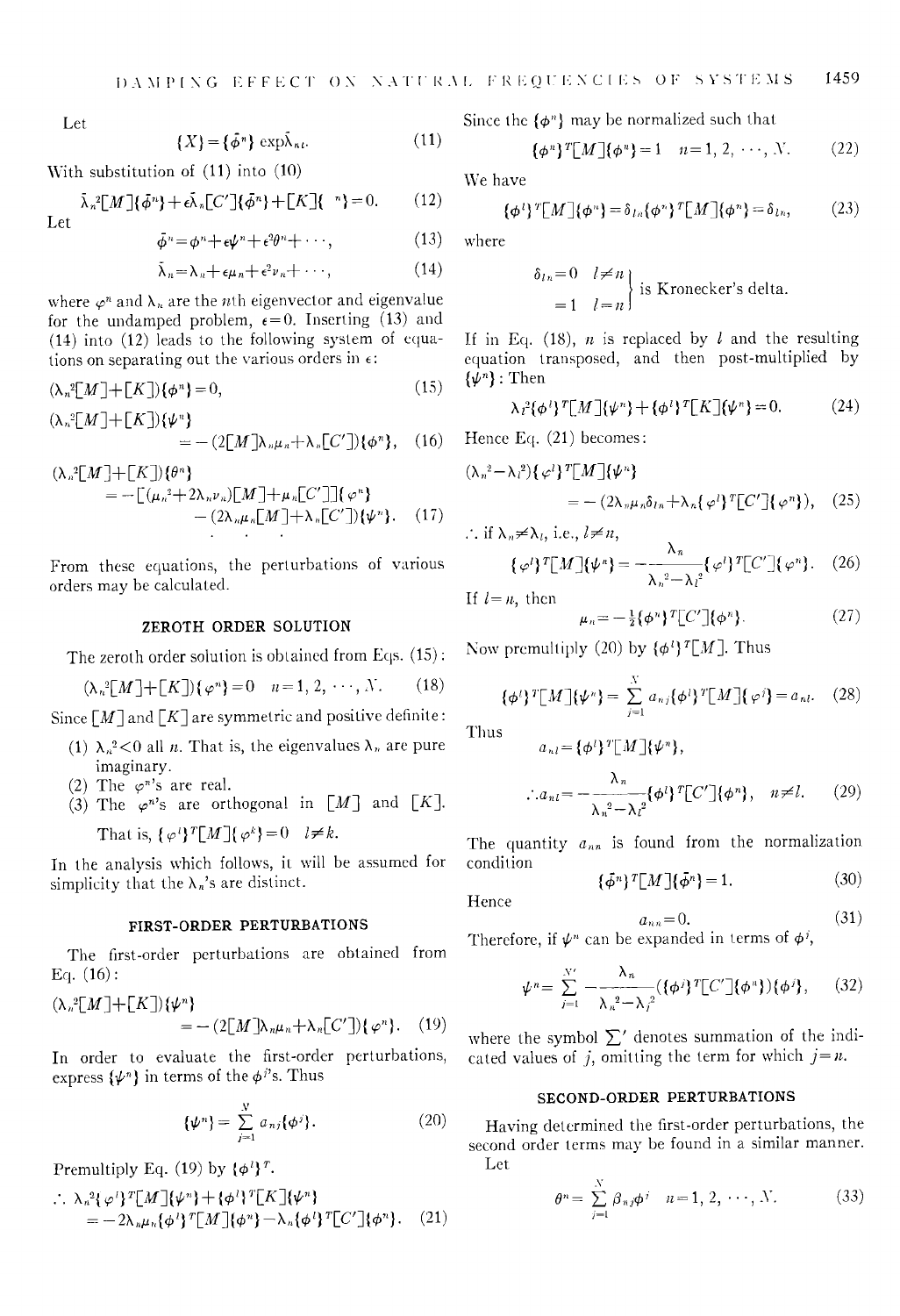**With the same technique used above:** 

$$
\beta_{nl} = \frac{1}{\lambda_n^2 - \lambda_l^2} \Biggl[ \frac{1}{2} (\{\varphi^n\}^T [C'] \{\varphi^n\}) (\{\varphi^n\}^T [C'] \{\varphi^n\}) + \sum_{j=1}^N \frac{\lambda_n^2}{\lambda_n^2 - \lambda_j^2} (\{\varphi^j\}^T [C'] \{\varphi^n\}) (\{\varphi^l\}^T [C'] \{\varphi^j\}) \Biggr]
$$
  
 $n \neq l. \quad (34)$ 

$$
\beta_{nn} = {\varphi^n}^T[M]{\varphi^n} = -\frac{1}{2}\sum_{j=1}^N a_{nj}^2,
$$
\n(35)

$$
\nu_n = \frac{1}{8\lambda_n} (\{\varphi^n\}^T [C'] \{\varphi^n\})^2
$$
  
 
$$
+ \frac{1}{2} \sum_{j=1}^N \frac{\lambda_n}{\lambda_n^2 - \lambda_j^2} (\{\varphi^j\}^T [C'] \{\varphi^n\})^2. \quad (36)
$$

# **EIGENVECTORS IN DAMPED SYSTEM**

**The eigenvectors for the damped system are to terms** of order  $\epsilon^2$ :

$$
\tilde{\phi}^n = \varphi^n + \epsilon \psi^n + \epsilon^2 \theta^n + 0(\epsilon^3)
$$
  
=  $\varphi^n + \epsilon \sum_{j=1}^N a_{nj} \varphi^j + \epsilon^2 \sum_{j=1}^N \beta_{nj} \varphi^j$ , (37)

where  $a_{ni}$  is given by (29) and (30),  $\beta_{ni}$  is given by **(34) ana (35).** 

## **Some Interesting Properties of Equation (37)**

(1) If the matrix  $[C']$  is such as to admit classical normal modes, then:

$$
\{\varphi^j\}^T[C']\{\varphi^n\}=0 \quad n\neq j. \tag{38}
$$

**Hence** 

$$
a_{nj}=0
$$
 and  $\beta_{nj}=0$   $j=1, 2, \cdots, N$  (39)  
 $n=1, 2, \cdots, N;$ 

$$
\therefore \ \bar{\phi}^n = \varphi^n \quad n = 1, 2, \cdots, N. \tag{40}
$$

**That is, the eigenvectors are identical with those for the undamped problem.** 

(2) If the matrix  $[C']$  is nonclassical, then in general

$$
\{\phi^i\}^T[C']\{\varphi^n\}\neq 0.\tag{41}
$$

**Now** 

$$
\lambda_i = (-1)^{\frac{1}{2}} \omega_i; \tag{42}
$$

$$
\therefore \phi^n = \varphi^n + \epsilon(-1)^{\frac{1}{2}} \text{ (real vector)}+ \epsilon^2 \text{ (real vector)}. \tag{43}
$$

**Thus, the eigenvectors are, in general, complex.** 

# **EIGENVALUES IN DAMPED SYSTEM**

**The eigenvalues for the damped system are to terms**  of order  $\epsilon^2$ :

$$
\bar{\lambda}_n = \lambda_n - \frac{\epsilon}{2} {\varphi}^n T[C'] {\varphi}^n + \epsilon^2 \left\{ \frac{1}{8} \frac{(\{\varphi^n\}^T[C'] {\varphi}^n)^2}{\lambda_n} + \frac{1}{2} \sum_{j=1}^{N'} \frac{\lambda_n}{\lambda_n^2 - \lambda_j^2} (\{\varphi^j\}^T[C'] {\varphi}^n)^2 \right\}.
$$
 (44)

**Now** 

$$
\lambda_n = (-1)^i \omega_n \quad n = 1, 2, \cdots, N. \tag{45}
$$

**Thus** 

$$
\bar{\lambda}_n = (-1)^{\frac{1}{2}} \omega_n \left\{ 1 - \frac{\epsilon^2}{2} \sum_{j=1}^{N'} \left( \left\{ \varphi^j \right\}^T \left[ C' \right] \left\{ \varphi^n \right\} \right)^2 (\omega_n^2 - \omega_j^2)^{-1} - \frac{\epsilon^2}{8 \omega_n^2} \left( \left\{ \varphi^n \right\}^T \left[ C' \right] \left\{ \varphi^n \right\} \right)^2 \right\} - \frac{\epsilon}{2} \left( \varphi^n \right)^T \left[ C' \right] \left\{ \varphi^n \right\}. \tag{46}
$$

# **DAMPED NATURAL FREQUENCY**

**The damped natural frequency for the system is given by •** 

$$
\omega_{nd} = \omega_n \left\{ 1 - \frac{\epsilon^2}{2} \sum_{j=1}^{N'} \left( \{\phi^j\}^T [C'] \{\phi^n\} \right)^2 (\omega_n^2 - \omega_j^2)^{-1} - \frac{\epsilon^2}{8 \omega_n^2} \left( \{\phi^n\}^T [C'] \{\phi^n\} \right)^2 + O(\epsilon^4) \right\}.
$$
 (47)

# Some Interesting Properties of Equation (47)

**(1) If [C'] is such as to admit classical normal modes then**   $\{\varphi^i\}^T[C']\{\phi^n\}=0 \quad n\neq j;$ 

**thus** 

Thus  
\n
$$
\omega_{nd} = \omega_n \left\{ 1 - \frac{\epsilon^2}{8\omega_n^2} (\{\varphi^n\}^T [C'] \{\varphi^n\})^2 \right\}
$$
\n
$$
n = 1, 2, \cdots, N.
$$

**Hence** 

$$
n=1,2,\cdots,N.\quad \text{(48)}
$$

$$
\omega_{nd} \leq \omega_n. \tag{49}
$$

**Equation (49) is in agreement with Eq. (9). (2) If [C'] is nonclassical, then, in general,** 

$$
\{\phi^j\}^T[C']\{\phi^n\}\neq 0 \quad n\neq j.
$$

**If in (47)**  $\boldsymbol{n}$  is set equal to  $N$ ,

$$
\omega_{N} > \omega_{N-1} > \omega_{j} > \omega_{1},
$$

$$
\therefore \omega_{Nd} = \omega_N \left\{ 1 - \frac{\epsilon^2}{2} \sum_{j=1}^{N'} \left( {\{\phi^j\}^T [C'] \{\phi^n\} \}^2 (\omega_N^2 - \omega_j^2)^{-1} - \frac{\epsilon^2}{8 \omega_N^2} \left( {\{\phi^n\}^T [C'] \{\phi^n\} \}^2 \right) \right\}.
$$
 (50)

**From Eq. (50), it will be seen that** 

$$
\omega_{Nd} \leq \omega_N. \tag{51}
$$

$$
\omega_j > \omega_n \quad j \neq n.
$$

$$
\therefore \omega_{1d} = \omega_1 \left\{ 1 + \frac{\epsilon^2}{2} \sum_{j=1}^{N'} \left( \{\phi^j\}^T [C'] \{\phi^n\} \right)^2 (\omega_j^2 - \omega_1^2)^{-1} - \frac{\epsilon^2}{8\omega_1^2} (\{\phi^1\}^T [C'] \{\phi^1\})^2 \right\}, \quad (52)
$$
if,

$$
4\omega_1^2 \sum_{j=1}^{N'} ((\phi^j)^T [C'](\phi^j))^2 (\omega_j^2 - \omega_1^2)^{-1}
$$
  
> 
$$
((\phi^1)^T [C'](\phi^1))^2. (53)^7
$$

Then  $\omega_{1d} > \omega_1$  and Berg's anomalous result is proved.

<sup>6</sup> It is of interest to note that the correction in frequency is<br>second order in  $\epsilon$ , as first pointed out by Rayleigh.<br><sup>7</sup> The possibility of satisfying Eq. (53) is increased if the<br>separation between modes is small, i